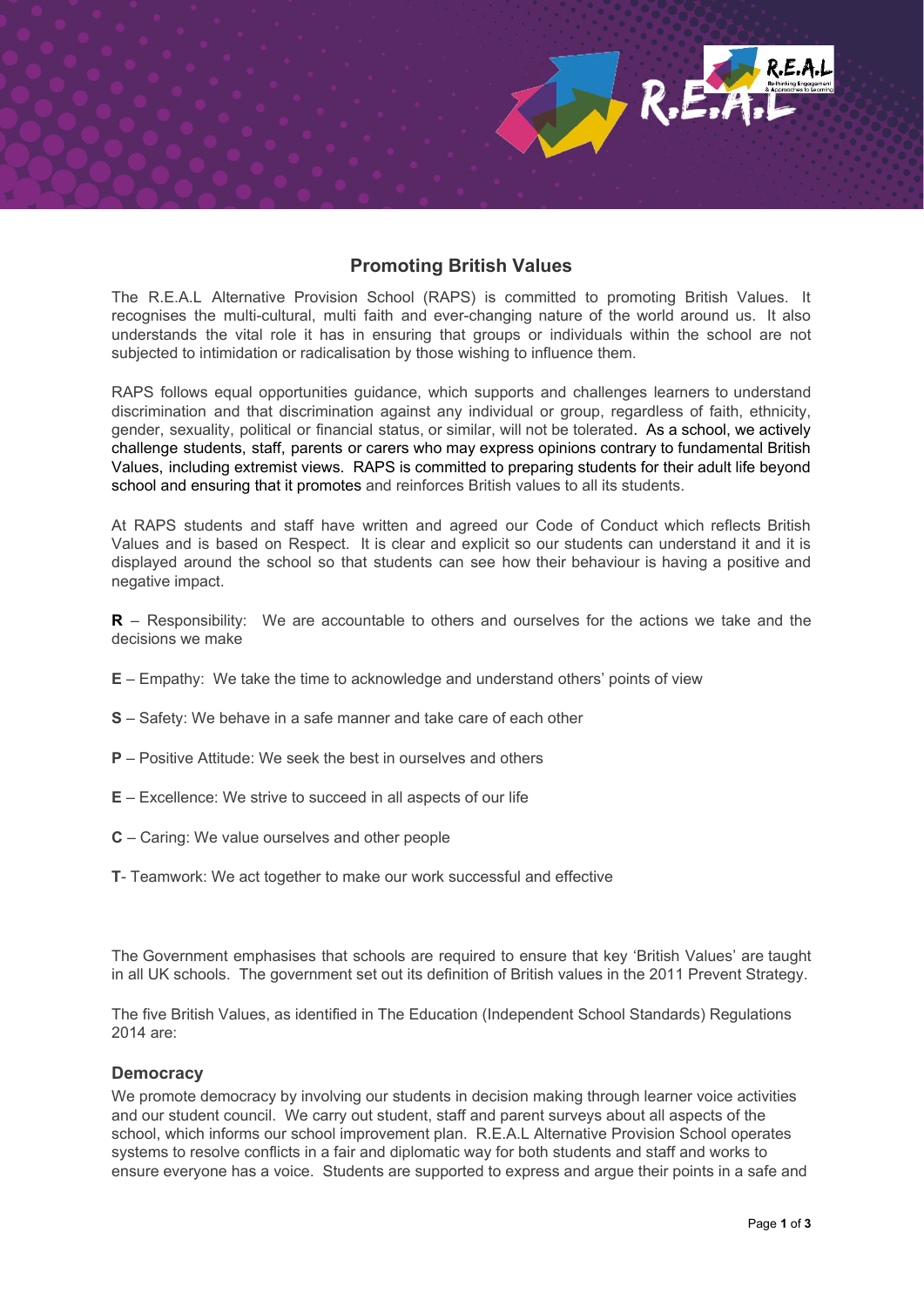

respectful environment. Through lessons, visits and the SMSC (spiritual, moral, social and cultural) curriculum, students gain knowledge of public institutions and how these are governed and held to account.

# **The rule of law**

Students are actively taught to distinguish between right and wrong and are supported to repair and understand the reasons for their actions when needed. Students are taught that there are positive and negative consequences to their actions and that breaking the code of conduct, school rules or the law has clear and predictable outcomes. We want our young people to understand that rules are set for good reasons and must be followed.

The understanding and importance of rules are consistently reinforced through learning sessions and curriculum delivery. Within our school we encourage our students to get involved in healthy debates and discussions about their rights so that they can recognise the importance of these for their own lives. Our students and staff work closely with their local communities through vocational learning, work experience placements and community access and throughout the year we welcome visits from members of the wider community.

## **Individual liberty**

R.E.A.L Alternative Provision School works hard to generate a positive culture where young people are empowered by the education we provide. Our school aims to help each student achieve self-confidence, initiative and independence. We actively teach students to take responsibility for their behaviour as well as knowing their rights. We provide boundaries for our young people and all our students are actively encouraged to make choices and decisions, knowing that they are in a safe and supportive environment. Our students are supported to understand and exercise their rights safely through our pastoral support and curriculum delivery of E-safety and PSHCE (personal, social, health and citizenship education) for example.

R.E.A.L Alternative Provision School will challenge stereotypes in all areas of the curriculum and is truly inclusive so that all students can participate fully in all areas of the curriculum, including opportunities where students develop their understanding of important issues and debates. Bullying, though rare, is taken seriously and addressed swiftly.

## **Mutual respect**

Mutual respect is at the heart of our school values and Code of Conduct. We support our young people to have respect for themselves and to treat each other and our staff with respect. We help students understand that their behaviours have an impact on their own rights and the rights of others. Through our curriculum delivery and school culture we celebrate and learn to understand individual differences and that we challenge and record any prejudice or discriminatory behaviour and help students understand the seriousness of such behaviour.

# **Tolerance of those of different faiths and beliefs**

The school has a multi-cultural and multi faith ethos and we actively promote diversity through our celebrations of different faiths and culture. We consistently reinforce messages of tolerance and respect for others through our curriculum content, lesson delivery and pastoral work. Through our rich and diverse curriculum offer and the daily routines at school, we strive to support our young people to